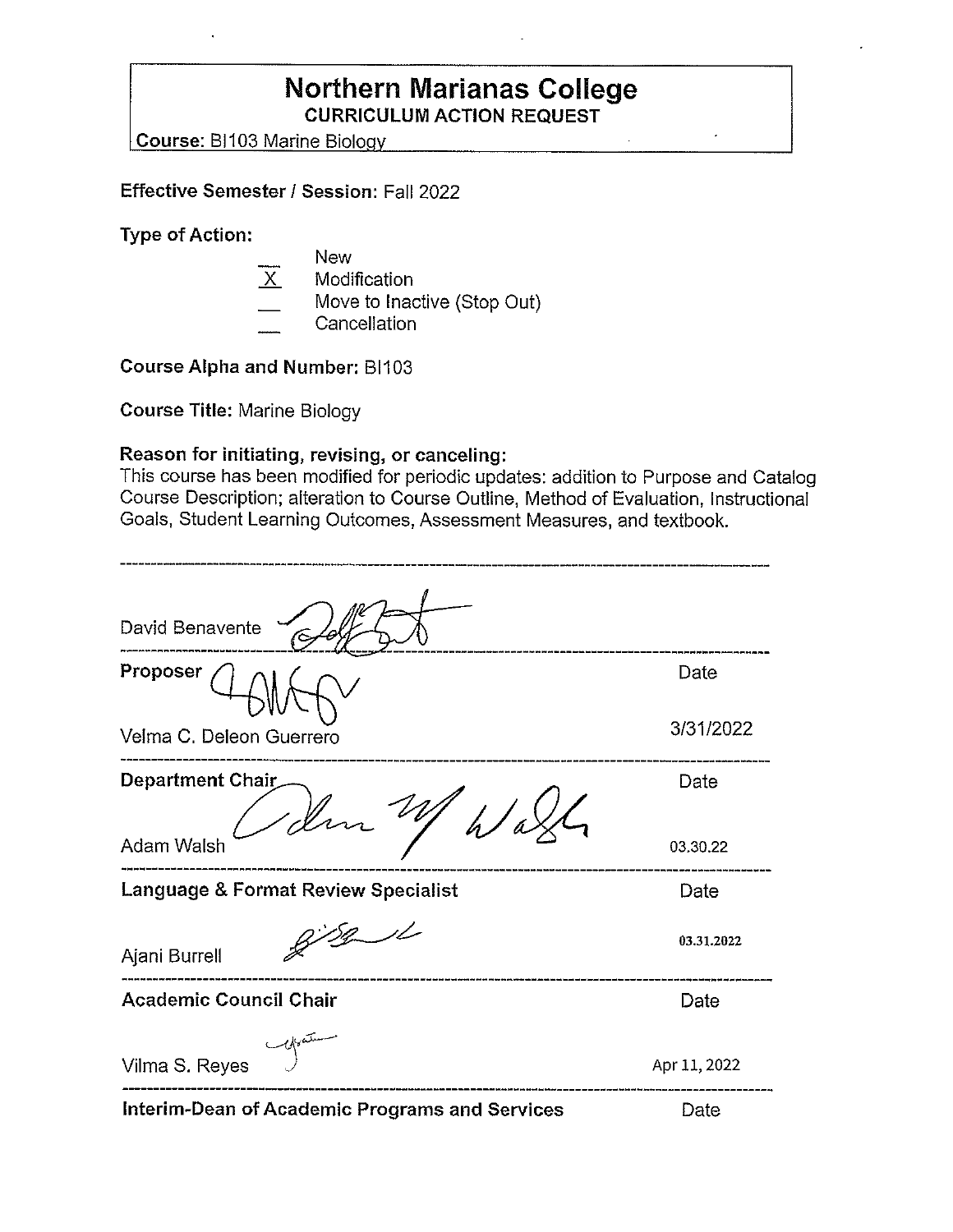# **Northern Marianas College Page: 2 Course Guide**

**Course:** BI103 Marine Biology

# **1. Department**

Sciences, Mathematics, Health & Athletics

# **2. Purpose**

This course provides and intensive overview of biological and ecological concepts. During this course, students will explore the biological and physical principles affecting human/environment interactions in the marine ecosystem. This course will also show cell structure and chemistry; growth, reproduction, genetics, evolution, and anatomy/physiology of a variety of marine organisms including microinvertebrates and vertebrates. This course will provide the knowledge of our marine species and their importance to society. Lastly, this course will provide a platform to promote water competency in terms of safety and proper interactions with the marine ecosystem.

# **3. Description**

#### **A. Required/Recommended Textbook(s) and Related Materials**  Required:

Karleskint, George, Richard Turner, and James Small. Introduction to Marine Biology. Cengage Learning, 2013

Recommended: None

# **B. Contact Hours**

- **1. Lecture:** 3 per week / 45 per semester
- **2. Lab:** 3 per week/ 45 per semester
- **3. Other:** None

# **C. Credits**

- **1. Number:** 5
- **2. Type:** Regular Degree Credits

# **D. Catalogue Course Description**

This course focuses on marine organisms, the sea as a habitat, and relationships between organisms and the physical/chemical properties of their environments, their adaptations to those environments, and human relationships with the marine ecosystem. Students will study marine organisms, elements of biological, chemical, and physical oceanography, field sampling methods with associated statistics and laboratory techniques. Adaptations to diverse marine environments and marine microbiology will also be emphasized. The class will study physical features of marine waters, nutrients, biological productivity, and regional topics in marine science. Specific biological concepts covered include: cell structure and chemistry growth, reproduction, genetics, evolution, and anatomy/physiology of a variety of marine organisms including micro-invertebrates and vertebrates. In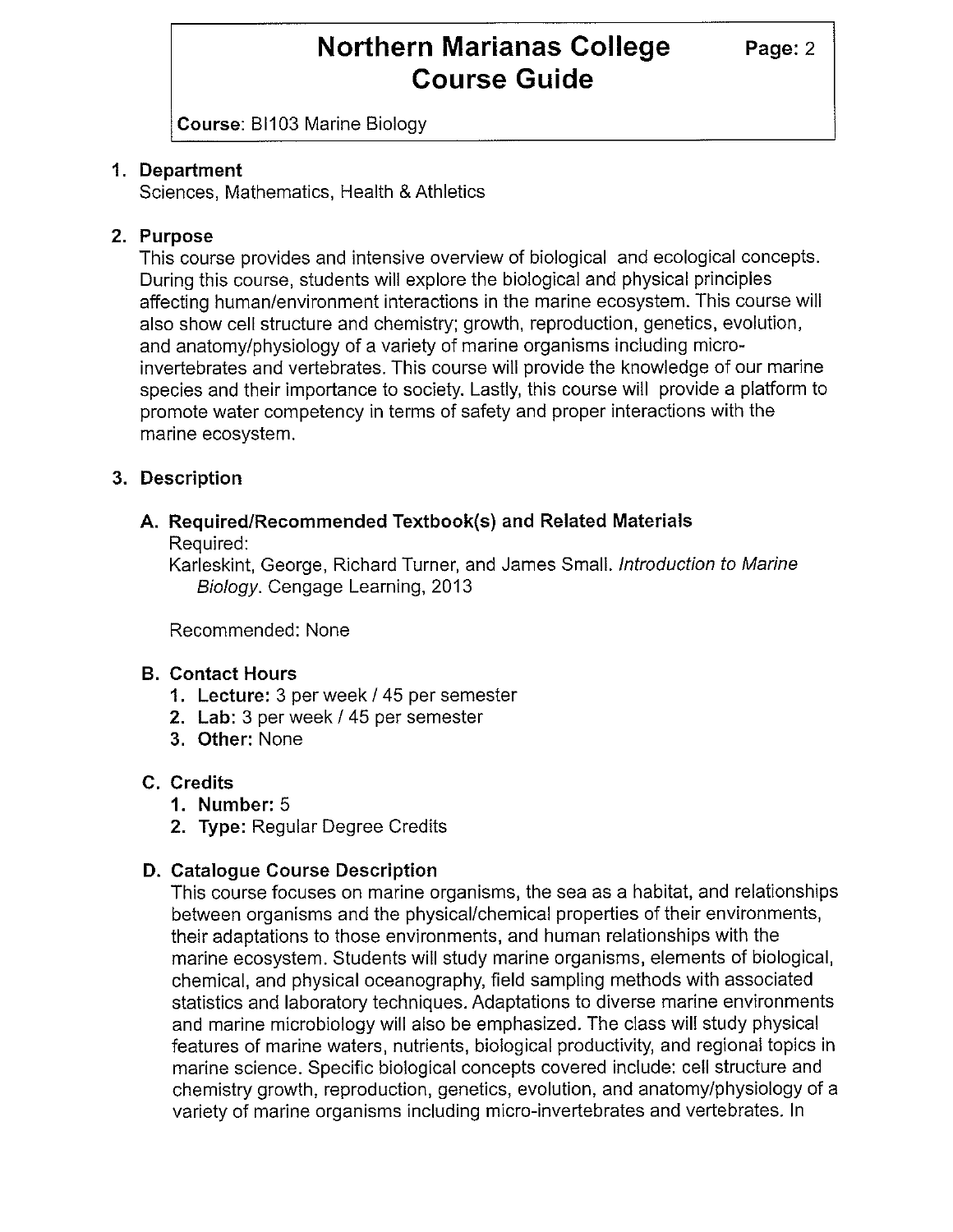# **Northern Marianas College** Page: 3 **Course Guide**

**Course:** BI103 Marine Biology

addition to biological concepts, emphasis will be placed on basic water competency skills and best practices while interacting with the marine environment. Prerequisite: None. English Placement Level: EN101, Math Placement Level: MA091 or consent of instructor. (Offered Fall and Spring).

#### **E. Degree or Certificate Requirements Met by Course**

This course fulfills the requirements for the A.S. degree in Natural Resource Management. This course also serves as an elective science requirement for other program majors.

#### **F. Course Activities and Design**

Activities include: problem based learning case study (Micronesian Challenge), seminars, cooperative learning activities, homework assignments (readings and project), laboratory and field Investigations, tests and quizzes, field trips, service learning project, online assignments, activities, and research projects.

# **4. Course Prerequisite(s); Concurrent Course Enrollment**

Prerequisites: EN095 & MA089 Concurrent Course Enrollment: None

**Required English/Mathematics Proficiency Level(s)** 

English Placement Level: EN101 Mathematics Placement Level: MA091

# **5. Estimated Cost of Course; Instructional Resources Needed**

Cost to the Student: E.g. "Tuition for a 5-credit hour course, cost of the textbook, materials, and lab fees.

Cost to the College: Instructor's salary

Instructional resources needed for this course include: classroom and laboratory equipped space; whiteboard and whiteboard markers; audio-visual programs/ software; multimedia projectors; various laboratory materials, chemicals, and equipment.

# **6. Method of Evaluation**

Students' learning will be assessed on: the basis of class attendance and participation, homework completion, in-class and online quizzes, midterm and final exams, and presentations. For laboratory activities, students will be evaluated on: the basis of attendance, laboratory exercise completion and laboratory pre-and postreports. NMC's grading and attendance policies will be followed.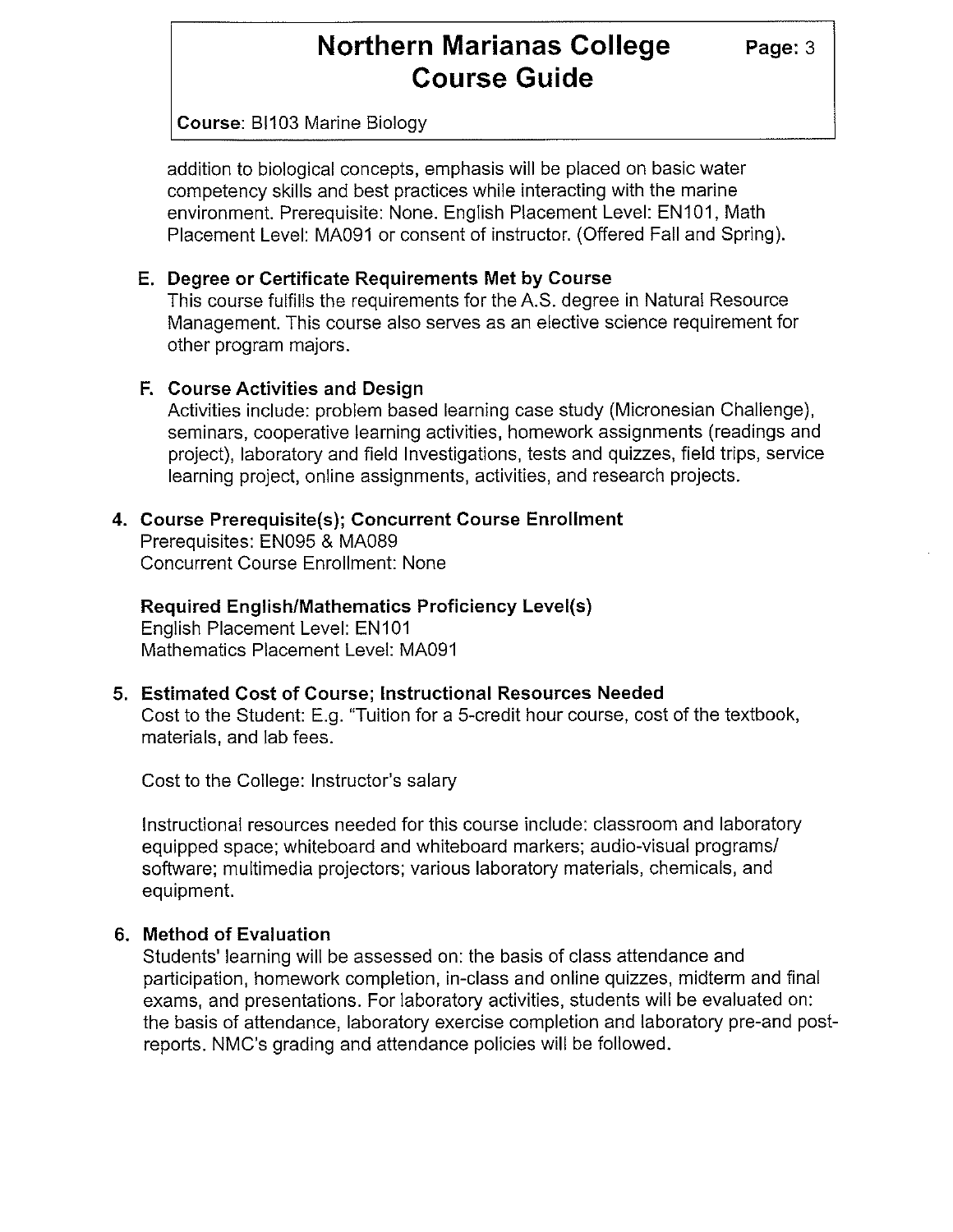# **Northern Marianas College Page: 4 Course Guide**

**Course:** BI103 Marine Biology

# **7. Course Outline**

This is a topical outline and does not necessarily indicate the sequence in which the material will be presented.

- 1.0 Applying Scientific Principles to Class Assignment and Research Topics
	- 1.1 The role of science in everyday life
	- 1.2 Use of basic measurement tools
	- 1.3 Making observations
	- 1.4 Analyzing patterns of data to solve a problem
	- 1.5 Evaluating scientific experiments
	- 1.6 Identifying constants and variables
	- 1.7 Drawing conclusions using data
	- 1.8 Recognizing logical hypothesis
	- 1.9 Research validity
- 2.0 Describing and Identifying Specific Ecological Principles
	- 2.1 Associations between symbolic organisms
	- 2.2 Abiotic factors chemical and physical properties
	- 2.3 Organism interaction
	- 2.4 Trophic dynamics
	- 2.5 Community structure
	- 2.6 Habitats
- 3.0 Explaining Fundamental Theories of Sea Floor Spreading
	- 3.1 Plate tectonics
	- 3.2 Continental drift
	- 3.3 Plate boundaries and land forms
- 4.0 Identifying Marine Organisms Using Basic Taxonomic Principles
	- 4.1 Taxonomic relationships and classification
	- 4.2 Life histories (evolution)
	- 4.3 Anatomy and physiology
	- 4.4 Adaptation
- 5.0 Analyzing the Interactions of Humans and the Marine Environment
	- 5.1 Cultural connections
	- 5.2 Marine resources
	- 5.3 Pollution
	- 5.4 Modified habitats
	- 5.5 Economic connections
	- 5.6 Mitigating actions and best practices for marine ecosystem interactions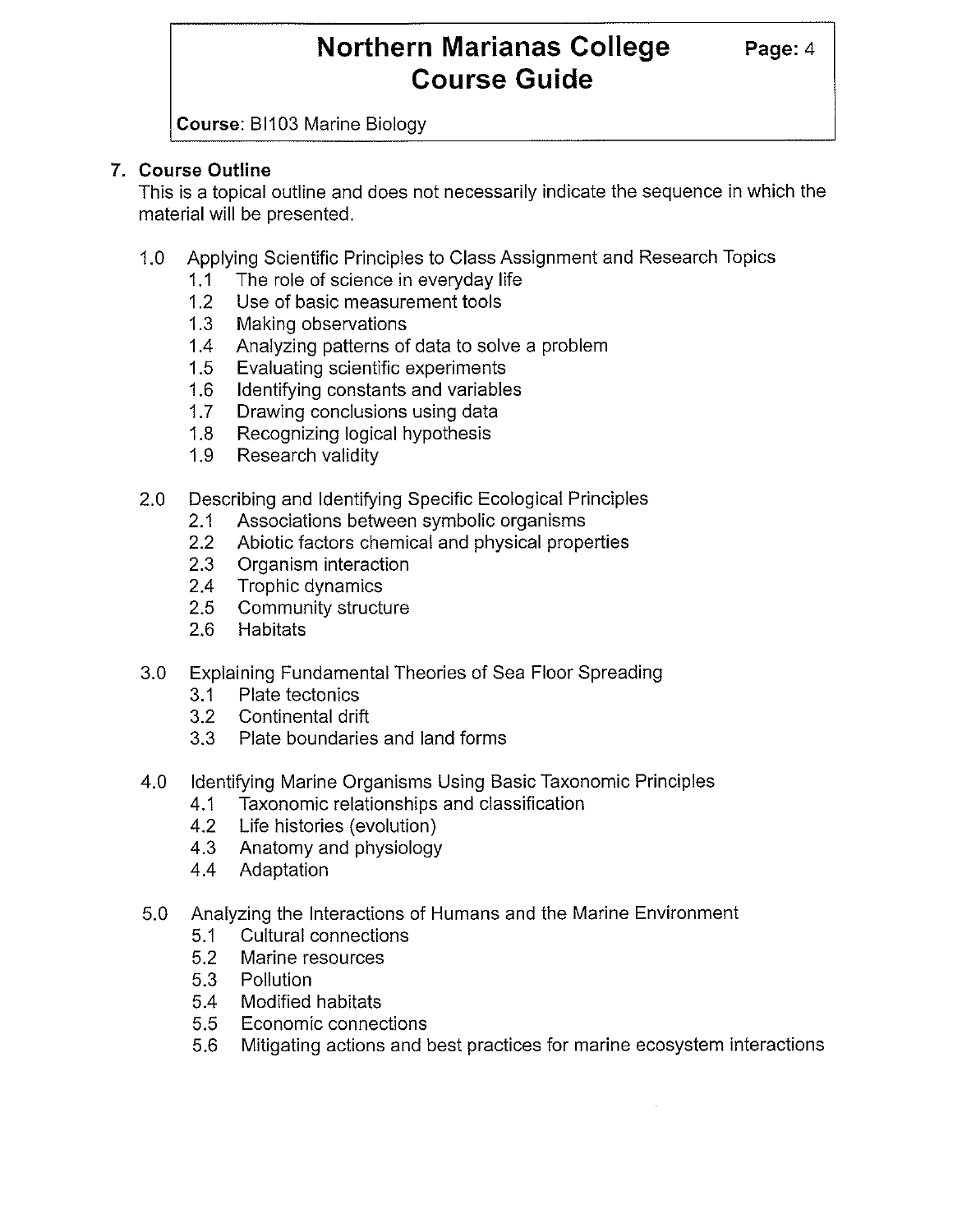# **Northern Marianas College Page: 5 Course Guide**

**Course:** BI103 Marine Biology

### **8. Instructional Goals**

The course will introduce students to:

- 1.0 The scope of the field of marine biology, both scientifically and within the context of society in general;
- 2.0 The major groups of organisms that inhabit the marine environment including: taxonomic relationships, life histories, and adaptations to specific kinds of habitats;
- 3.0 Ecological relationships in a variety of marine systems; and
- 4.0 The effects associated with pollution, habitat modification, and exploitation of resources in marine environments.